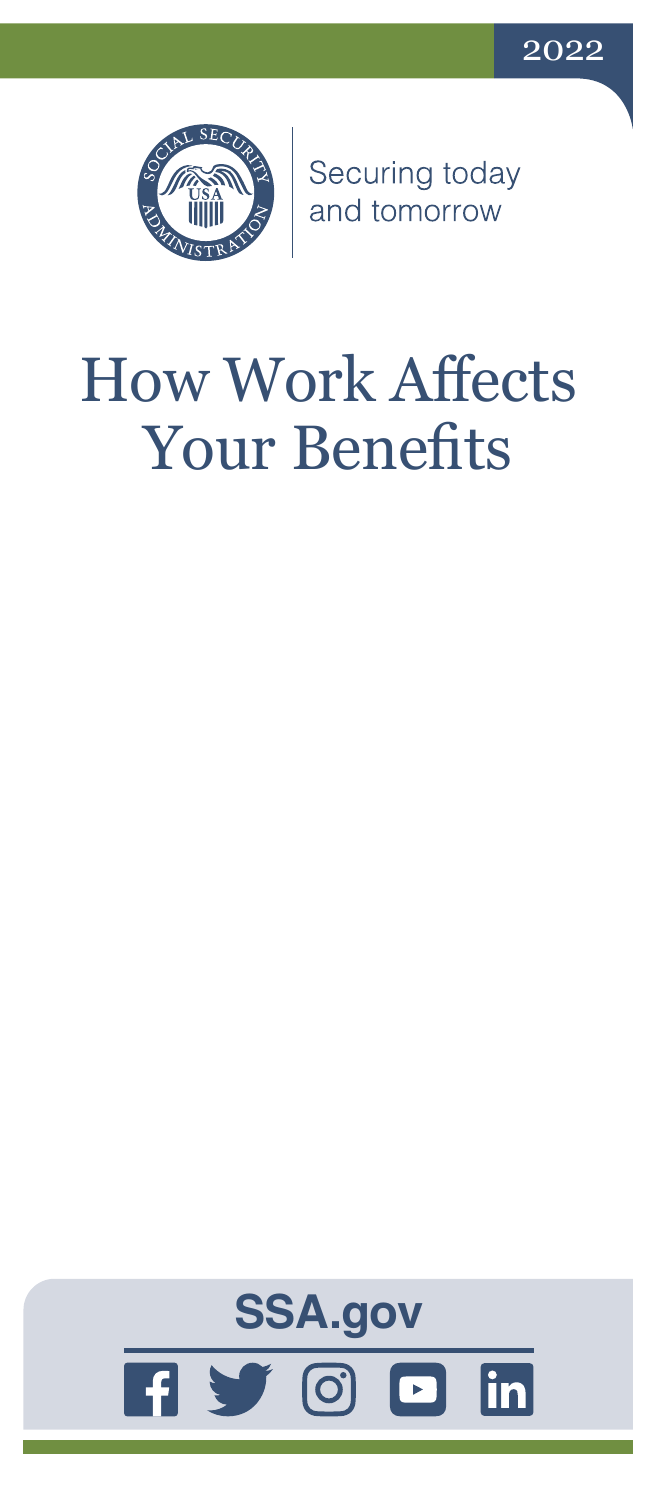You can get Social Security retirement or survivors benefits and work at the same time. But, if you're younger than full retirement age, and earn more than certain amounts, your benefits will be reduced. The amount that your benefits are reduced, however, isn't truly lost. Your benefit will increase at your full retirement age to account for benefits withheld due to earlier earnings. Spouses and survivors, who receive benefits because they have children who are minor or have disabilities in their care, don't receive increased benefits at full retirement age if benefits were withheld because of work

*NOTE: Different rules apply if you receive*  Social Security disability benefits or *Supplemental Security Income payments. Then you must report all earnings to us. Also, different rules apply if you work outside the United States. Contact us if you're working (or plan to work) outside the country.*

#### How much can you earn and still get benefits?

**If you were born January 2, 1960 or later**, then your full retirement age for retirement insurance benefits is 67. *If you work, and are full retirement age or*  older, you may keep all of your benefits, *no matter how much you earn*. If you're younger than full retirement age, there is a limit to how much you can earn and still receive full Social Security benefits.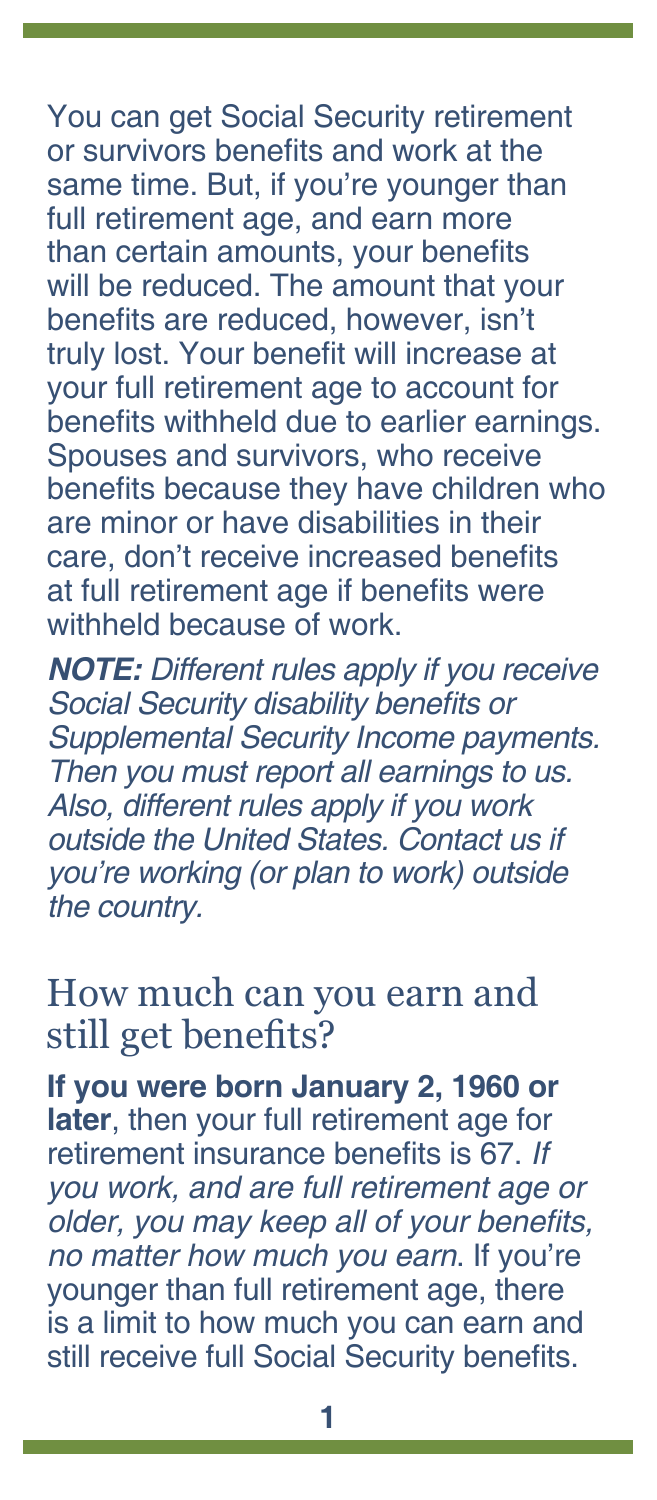If you're younger than full retirement age during all of 2022, we must deduct \$1 from your benefits for each \$2 you earn above \$19,560.

**If you reach full retirement age during 2022**, we must deduct \$1 from your benefits for each \$3 you earn above \$51,960 until the month you reach full retirement age.

#### **These examples show how the rules would affect you:**

Let's say that you file for Social Security benefits at age 62 in January 2022 and your payment will be \$600 per month (\$7,200 for the year). During 2022, you plan to work and earn \$23,920 (\$4,360 above the \$19,560 limit). We would withhold \$2,180 of your Social Security benefits (\$1 for every \$2 you earn over the limit). To do this, we would withhold all benefit payments from January 2022 through April 2022. Beginning in May 2022, you would receive your \$600 benefit and this amount would be paid to you each month for the remainder of the year. In 2023, we would pay you the additional \$380 we withheld in April 2022.

Or, let's say you weren't yet full retirement age at the beginning of the year, but reach it in November 2022. You expect to earn \$52,380 in the 10 months from January through October. During this period, we would withhold \$140 (\$1 for every \$3 you earn above the \$51,960 limit). To do this, we would withhold your first check of the year. Beginning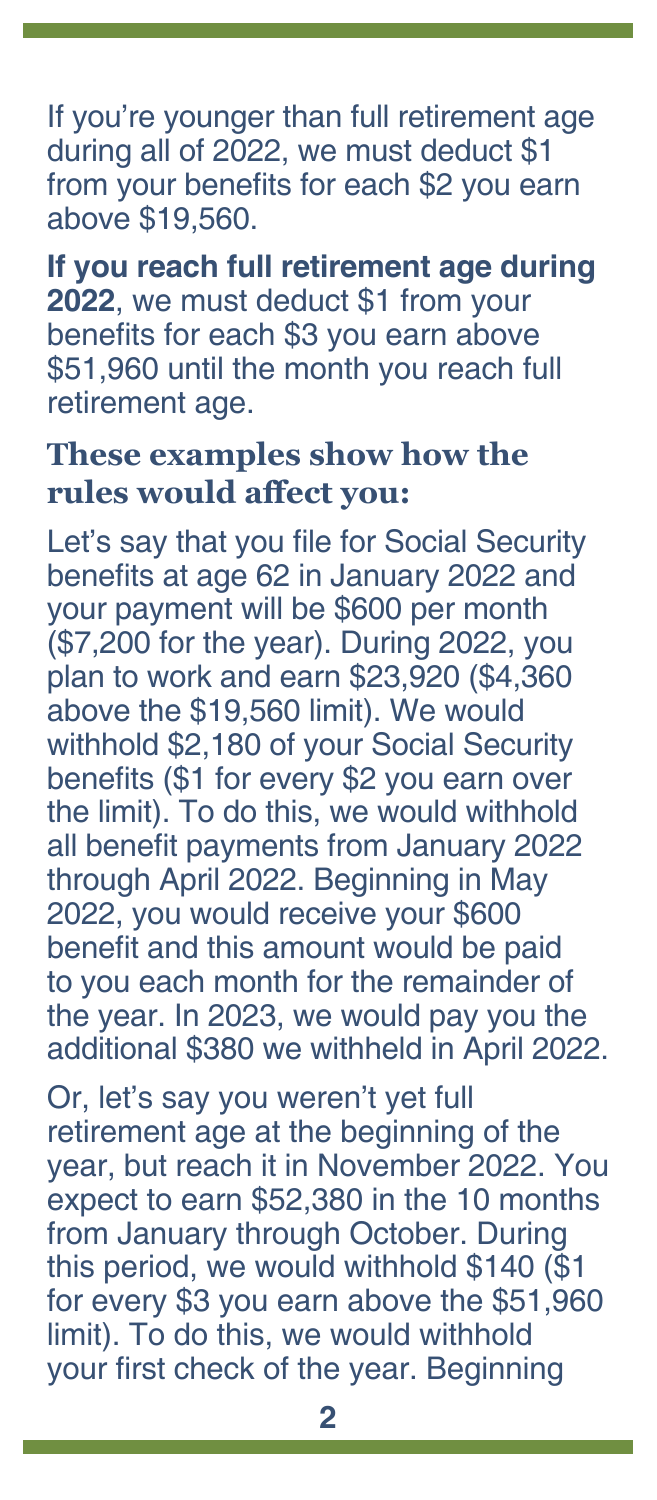in February 2022, you would receive your \$600 benefit, and this amount would be paid to you each month for the remainder of the year. In 2023, we would pay you the remaining \$460 we withheld in January 2022.

# Your earnings and your benefits how much will you get?

The following table gives you an idea of how much you'll receive in Social Security benefits for the year 2022, based on your monthly benefits, and estimated earnings.

#### **For people younger than full retirement age during the whole year**

| <b>If your</b><br>monthly<br><b>Social</b><br><b>Security</b><br>benefit is | And you<br>earn     | You'll<br><i>receive</i><br>yearly<br><b>benefits of</b> |
|-----------------------------------------------------------------------------|---------------------|----------------------------------------------------------|
| \$700                                                                       | \$19,560 or<br>less | \$8,400                                                  |
| \$700                                                                       | \$20,000            | \$8,180                                                  |
| \$700                                                                       | \$22,000            | \$7,180                                                  |
| \$900                                                                       | \$19,560 or<br>less | \$10,800                                                 |
| \$900                                                                       | \$20,000            | \$10,580                                                 |
| \$900                                                                       | \$22,000            | \$9,580                                                  |
| \$1,100                                                                     | \$19,560 or<br>less | \$13,200                                                 |
| \$1,100                                                                     | \$20,000            | \$12,980                                                 |
| \$1,100                                                                     | \$22,000            | \$11,980                                                 |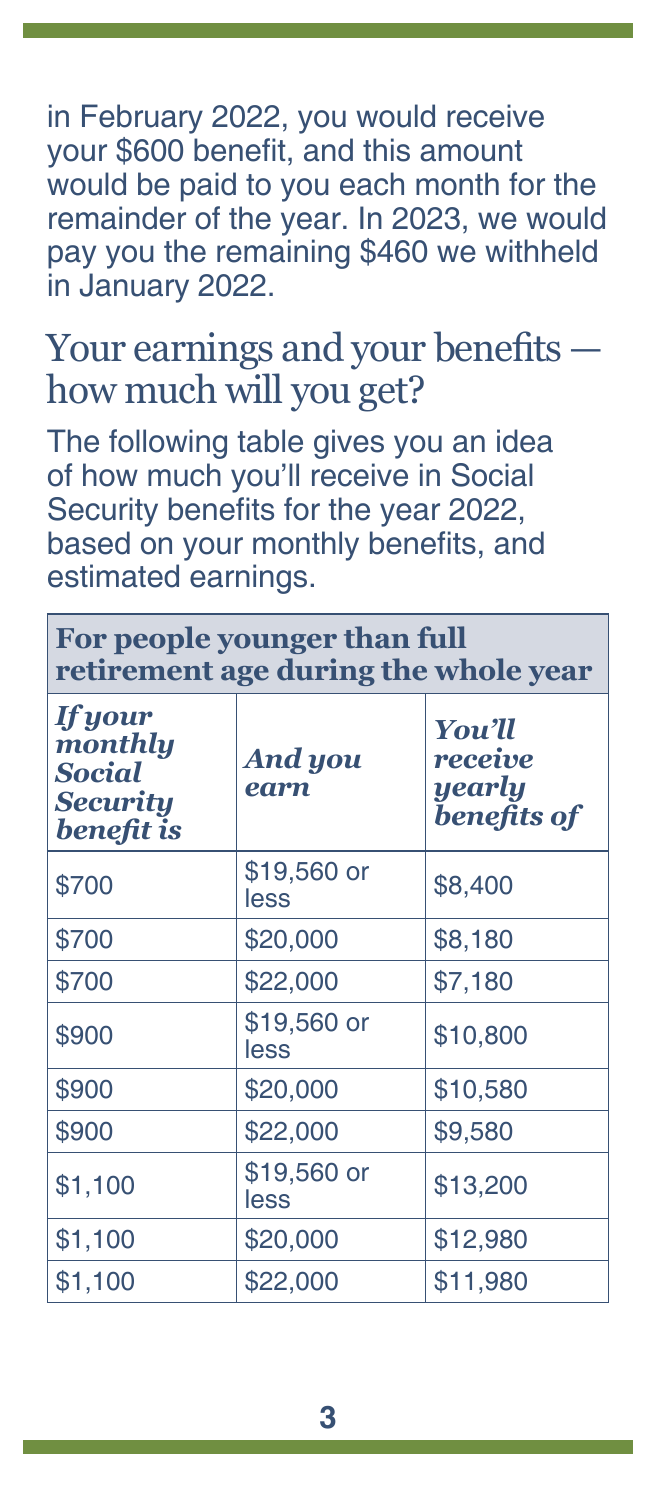#### What income counts…and when do we count it?

If you work for someone else, only your wages count toward Social Security's earnings limits. If you're self-employed, we count only your net earnings from self-employment. For the earnings limits, we don't count income such as other government benefits, investment earnings, interest, pensions, annuities, and capital gains. We do count an employee's contribution to a pension or retirement plan, however, if the contribution amount is included in the employee's gross wages.

If you work for wages, income counts when it's earned, not when it's paid. If you have income that you earned in one year, but the payment was made in the following year, it shouldn't be counted as earnings for the year you receive it. Some examples are accumulated sick or vacation pay and bonuses.

If you're self-employed, income counts when you receive it — not when you earn it — unless it's paid in a year after you become entitled to Social Security and earned before you became entitled.

#### Special rule for the first year you retire

Sometimes people who retire in mid-year already have earned more than the annual earnings limit. That's why there is a special rule that applies to earnings for one year,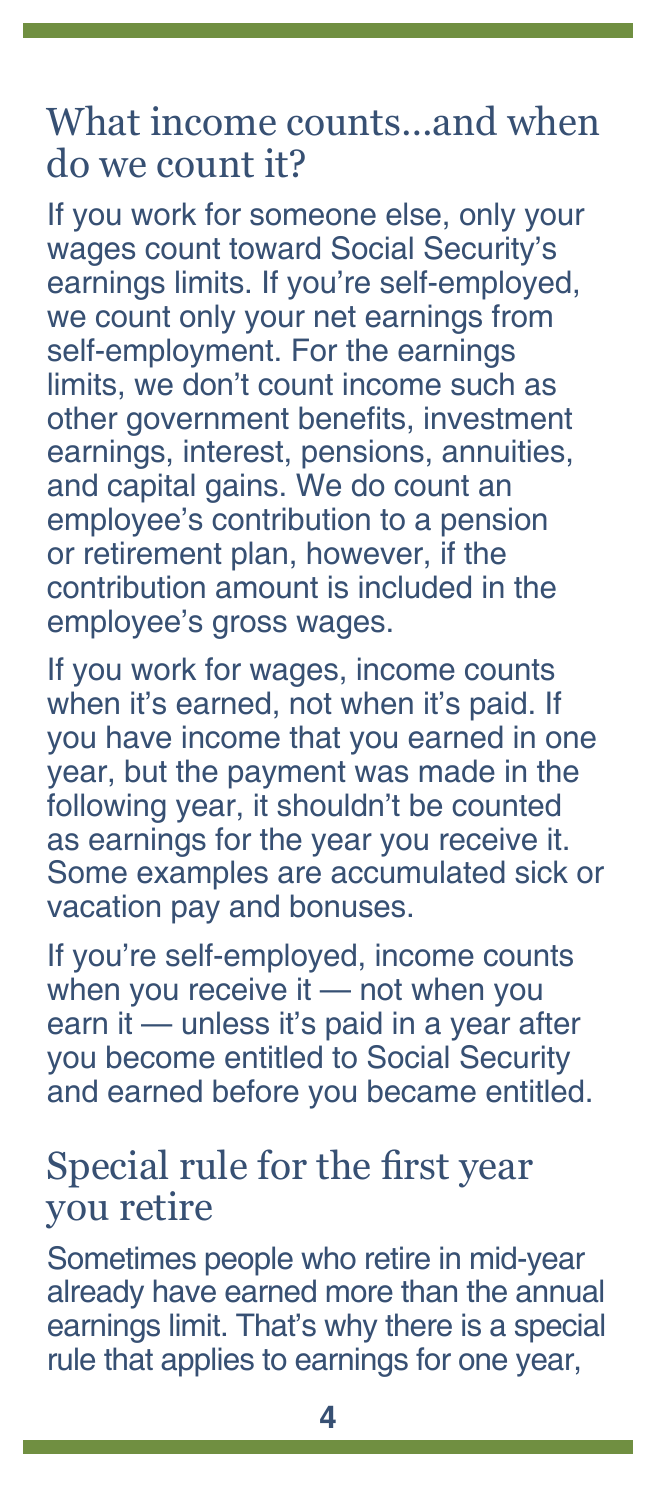usually the first year of retirement. Under this rule, you can get a full Social Security check for any whole month you're retired, regardless of your yearly earnings.

In 2022, a person younger than full retirement age for the entire year is considered retired if monthly earnings are \$1,630 or less.

For example, John Smith retires at age 62 on October 30, 2022. He will earn \$45,000 through October. He takes a part-time job beginning in November earning \$500 per month. Although his earnings for the year substantially exceed the 2022 annual limit (\$19,560), he will receive a Social Security payment for November and December. This is because his earnings in those months are \$1,630 or less, the monthly limit for people younger than full retirement age. If Mr. Smith earns more than \$1,630 in either November or December, he won't receive a benefit for that month. Beginning in 2023, only the annual limit will apply to him.

Also, if you're self-employed, we consider how much work you do in your business to determine whether you're retired. One way is by looking at the amount of time that you spend working. In general, if you work more than 45 hours a month in selfemployment, you're not retired; if you work less than 15 hours a month, you're retired. If you work between 15 and 45 hours a month, you won't be considered retired if it's in a job that requires a lot of skill, or you're managing a sizable business.

**5** *(over)*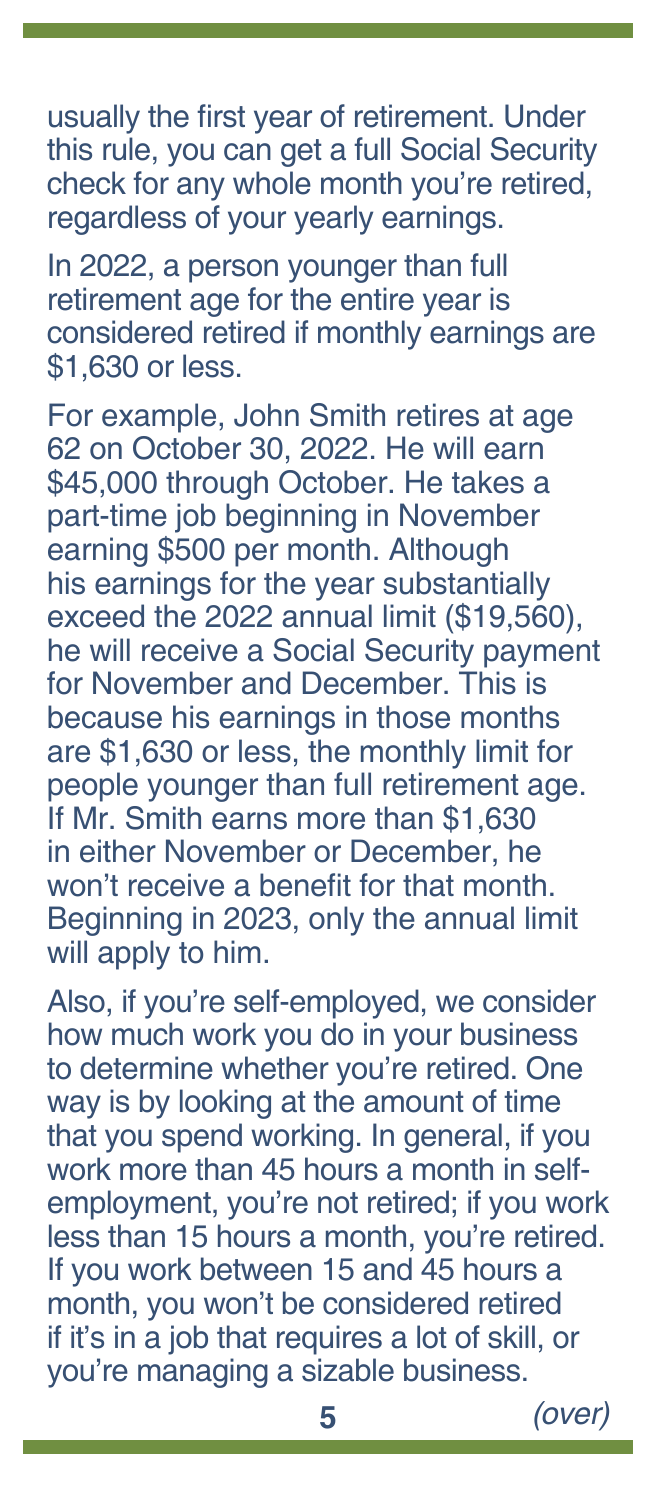## Should you report changes in your earnings?

We adjust the amount of your Social Security benefits in 2022 based on what you told us you would earn in 2022. If you think your earnings for 2022 will be different from what you originally told us, let us know right away.

If other family members get benefits based on your work, your earnings from work you do after you start getting retirement benefits could reduce their benefits, too. If your spouse and children get benefits as family members, however, earnings from their own work affect only their own benefits.

If you need help in figuring your earnings, contact us. When you call, have your Social Security number handy.

#### Will you receive higher monthly benefits later if benefits are withheld because of work?

Yes. If some of your retirement benefits are withheld because of your earnings, your monthly benefit will increase starting at your full retirement age. This is to take into account those months in which benefits were withheld.

As an example, let's say you claim retirement benefits upon turning 62 in 2022, and your payment is \$910 per month. Then, you return to work and have 12 months of benefits withheld.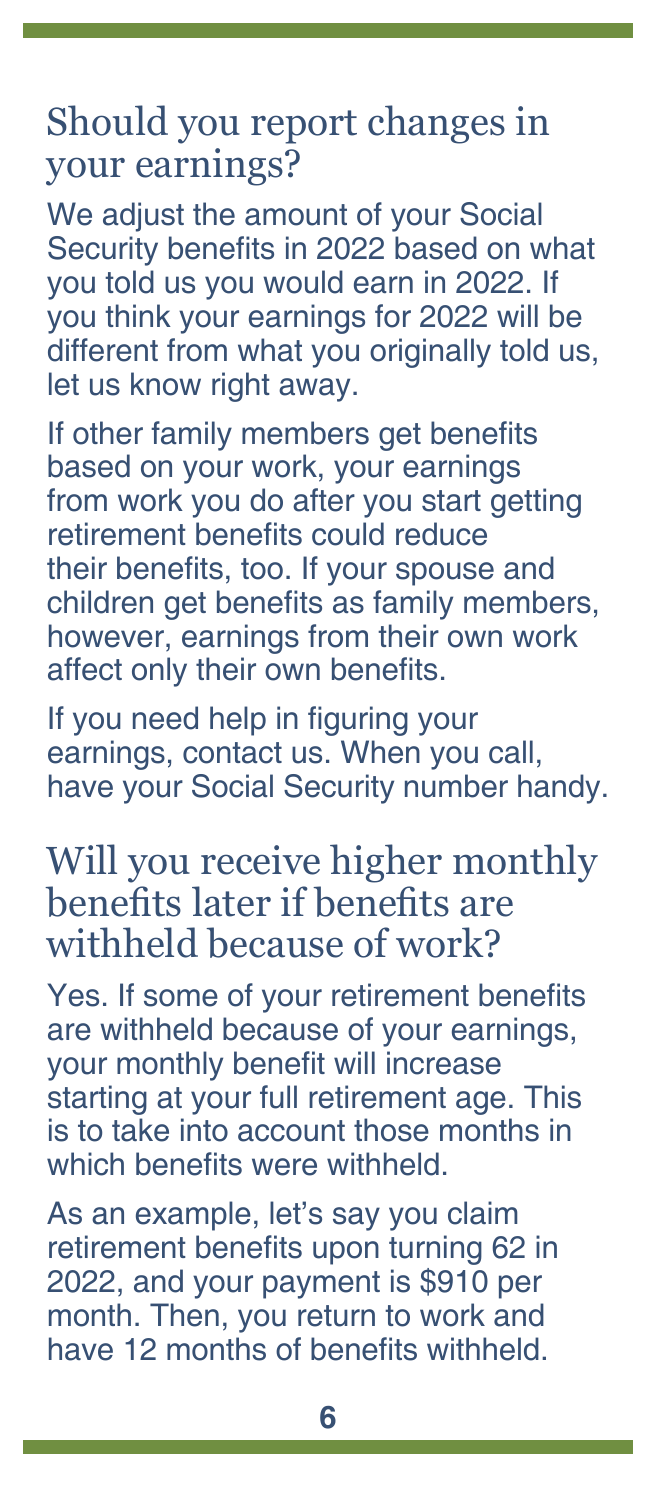We would recalculate your benefit at your full retirement age of 67 and pay you \$975 per month (in today's dollars). Or, maybe you earn so much between the ages of 62 and 67 that all benefits in those years are withheld. In that case, we would pay you \$1,300 a month starting at age 67.

#### Are there other ways that work can increase your benefits?

Yes. Each year we review the records for all Social Security recipients who work. If your latest year of earnings turns out to be one of your highest years, we refigure your benefit and pay you any increase due. This is an automatic process, and benefits are paid in December of the following year. For example, in December 2022, you should get an increase for your 2021 earnings if those earnings raised your benefit. The increase would be retroactive to January 2022.

## Contacting Social Security

The most convenient way to do business with us is to visit *[www.ssa.gov](https://www.ssa.gov)* to get information and use our online services. There are several things you can do online: apply for benefits; get useful information; find [publications](https://www.ssa.gov/pubs); and get answers to [frequently asked questions](https://faq.ssa.gov/en-US).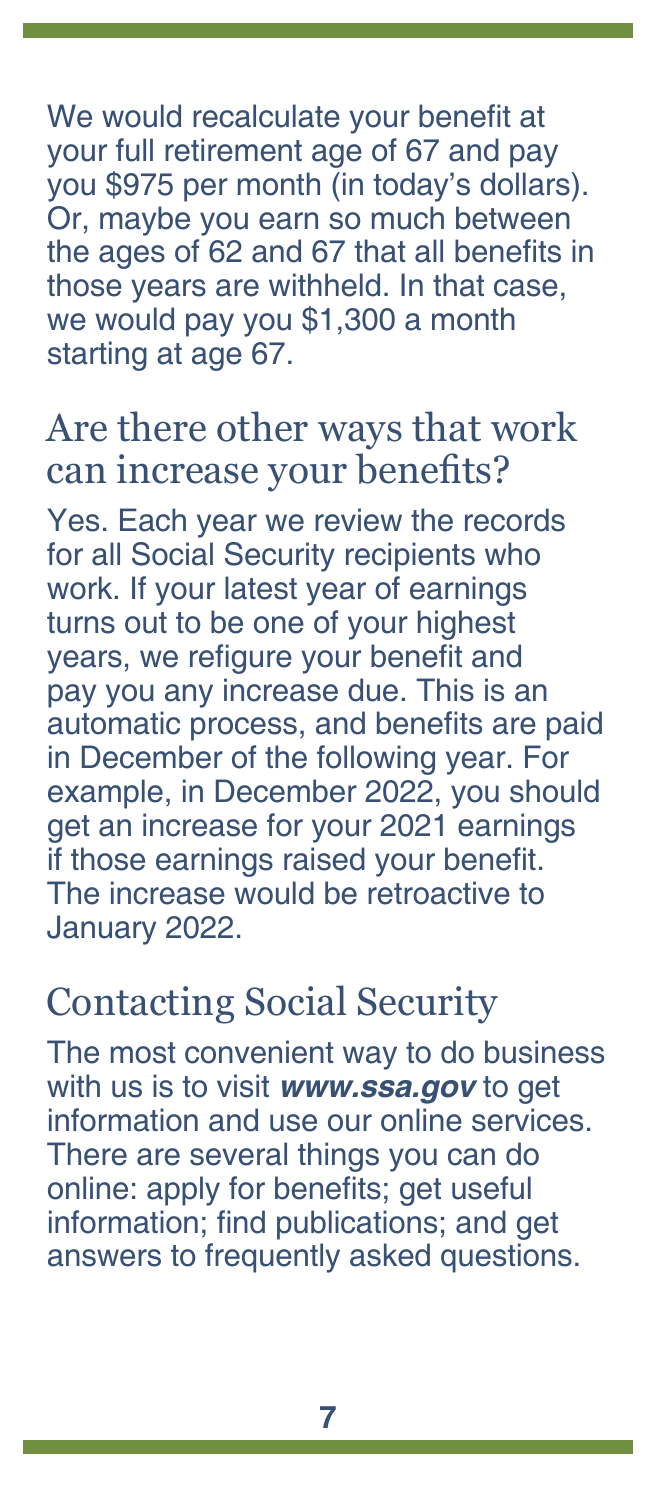When you open a personal *my* [Social Security](https://www.ssa.gov/myaccount) account, you have more capabilities. You can review your *Social Security Statement*, verify your earnings, and get estimates of future benefits. You can also print a benefit verification letter, change your direct deposit information, request a replacement Medicare card, get a replacement SSA-1099/1042S, and request a replacement Social Security card (if you have no changes and your state participates). Access to your personal *my* Social Security account may be limited for users outside the United States.

If you don't have access to the internet, we offer many automated services by telephone, 24 hours a day, 7 days a week, so you do not need to speak with a representative. Call us toll-free at **1-800-772-1213** or at our TTY number, **1-800-325-0778**, if you're deaf or hard of hearing.

A member of our staff can answer your call from 8 a.m. to 7 p.m., Monday through Friday. **Wait times to speak to a representative are typically shorter Wednesdays through Fridays or later in the day**.